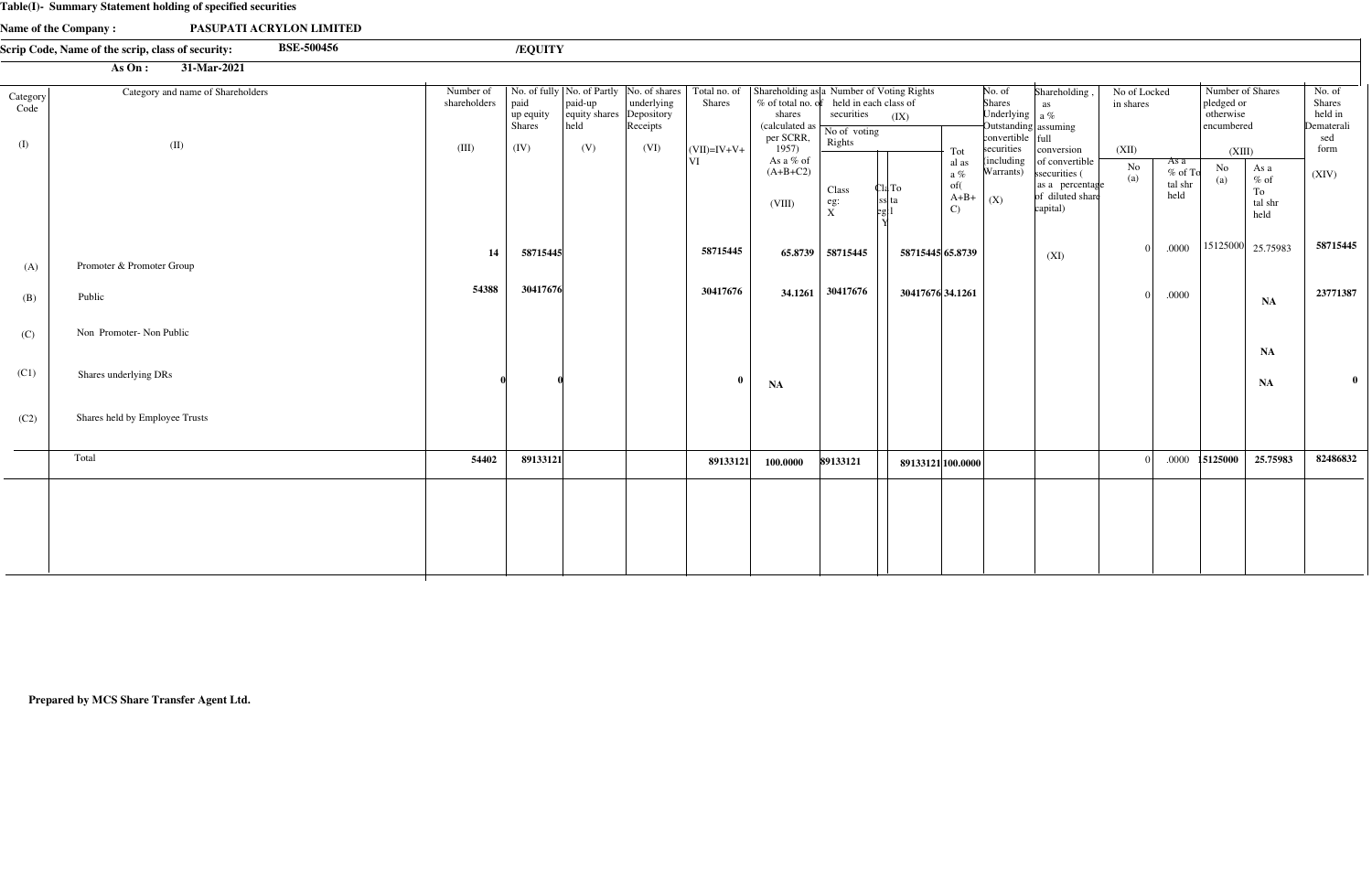|                  |                                                    |       |                           | As $On:$                    | 31-Mar-2021                      |                                                                                    |                               |                                                                                                                               |                                   |                                                               |          |                               |                                         |                                                                   |           |                                         |                                |                                          |                                                  |
|------------------|----------------------------------------------------|-------|---------------------------|-----------------------------|----------------------------------|------------------------------------------------------------------------------------|-------------------------------|-------------------------------------------------------------------------------------------------------------------------------|-----------------------------------|---------------------------------------------------------------|----------|-------------------------------|-----------------------------------------|-------------------------------------------------------------------|-----------|-----------------------------------------|--------------------------------|------------------------------------------|--------------------------------------------------|
| Category<br>Code | Categoryand name of Shareholders                   | PAN   | Number of<br>shareholders | paid<br>up equity<br>Shares | paid-up<br>equity shares<br>held | No. of fully No. of Partly   No. of shares<br>underlying<br>Depository<br>Receipts | Total no. of<br><b>Shares</b> | Shareholding as a Number of Voting Rights<br>% of total no. of held in each class of<br>shares<br>(calculated as<br>per SCRR, | securities<br>No of voting        |                                                               | (X)      | Tot                           | No. of<br>Shares<br>Underlying assuming | Shareholding<br>as a $%$<br>Outstanding full conversion           | in shares | No of Locked                            | Number of Shares<br>pledged or | otherwise encumbered                     | No. of<br>Shares<br>held in<br>Dematerali<br>sed |
| (I)              | (II)                                               | (III) | (IV)                      | (V)                         | (VI)                             | $\vert$ (VII)=IV+V+                                                                |                               | 1957)                                                                                                                         | Rights                            |                                                               |          | al as<br>a %                  | convertible $\vert$ of<br>securities    | convertible                                                       |           | (XIII)                                  | (XIV)                          |                                          | form                                             |
|                  |                                                    |       |                           |                             |                                  | VI                                                                                 | (VIII)                        | As a % of<br>$(A+B+C2)$<br>(IX)                                                                                               | Class<br>$e$ g:<br>$\overline{x}$ | ${\rm To}$<br>Cla<br> ss <br>ta<br>$\left  \text{eg:}\right.$ |          | of(<br>$A+B+$<br>$\mathbf{C}$ | (including<br>Warrants)<br>(XI)         | securities<br>(as a<br>percentage<br>of diluted<br>share capital) | No<br>(a) | As a<br>$%$ of<br>To<br>tal shr<br>held | $\rm No$<br>(a)                | As a<br>$\%$ of<br>To<br>tal shr<br>held | (XV)                                             |
|                  |                                                    |       |                           |                             |                                  |                                                                                    |                               |                                                                                                                               |                                   |                                                               |          |                               |                                         | (XII)                                                             |           |                                         |                                |                                          |                                                  |
| A                | <b>Shareholding of Promoter and Promoter Group</b> |       |                           |                             |                                  |                                                                                    |                               |                                                                                                                               |                                   |                                                               |          |                               |                                         |                                                                   |           |                                         |                                |                                          |                                                  |
| -1               | Indian                                             |       |                           |                             |                                  |                                                                                    |                               |                                                                                                                               |                                   |                                                               |          |                               |                                         |                                                                   |           |                                         |                                |                                          |                                                  |
| a                | Individuals/ Hindu Undivided Family                |       | $\overline{3}$            | 17454996                    |                                  |                                                                                    | 17454996                      | 19.5831                                                                                                                       | 17454996                          |                                                               | 17454996 | 19.5831                       |                                         |                                                                   |           | .0000                                   | 1125000                        | 6.4450                                   | 17454996                                         |
|                  |                                                    |       |                           |                             |                                  |                                                                                    |                               |                                                                                                                               |                                   |                                                               |          |                               |                                         |                                                                   |           | .0000                                   |                                |                                          |                                                  |
|                  | VINOD KUMAR JAIN HUF AAAHV2404F                    |       |                           | 603342                      |                                  |                                                                                    | 603342                        | .6769                                                                                                                         | 603342                            |                                                               | 603342   | .6769                         |                                         |                                                                   |           | .0000                                   |                                |                                          | 603342                                           |
|                  | VINEET JAIN AAFPJ7478L                             |       |                           | 12422422                    |                                  |                                                                                    | 12422422                      | 13.9369                                                                                                                       | 12422422                          |                                                               | 12422422 | 13.9369                       |                                         |                                                                   |           | .0000                                   | 1125000                        | 1.2622                                   | 12422422                                         |
|                  | MANISH JAIN AADPJ8524F                             |       |                           | 4429232                     |                                  |                                                                                    | 4429232                       | 4.9692                                                                                                                        | 4429232                           |                                                               | 4429232  | 4.9692                        |                                         |                                                                   |           | .0000                                   |                                |                                          | 4429232                                          |
| $\mathbf b$      | Central Government/ State Government(s)            |       | $\overline{0}$            | $\overline{0}$              |                                  |                                                                                    | $\overline{0}$                | .0000                                                                                                                         |                                   |                                                               |          | $.0000$                       |                                         |                                                                   |           | .0000                                   |                                | .0000                                    |                                                  |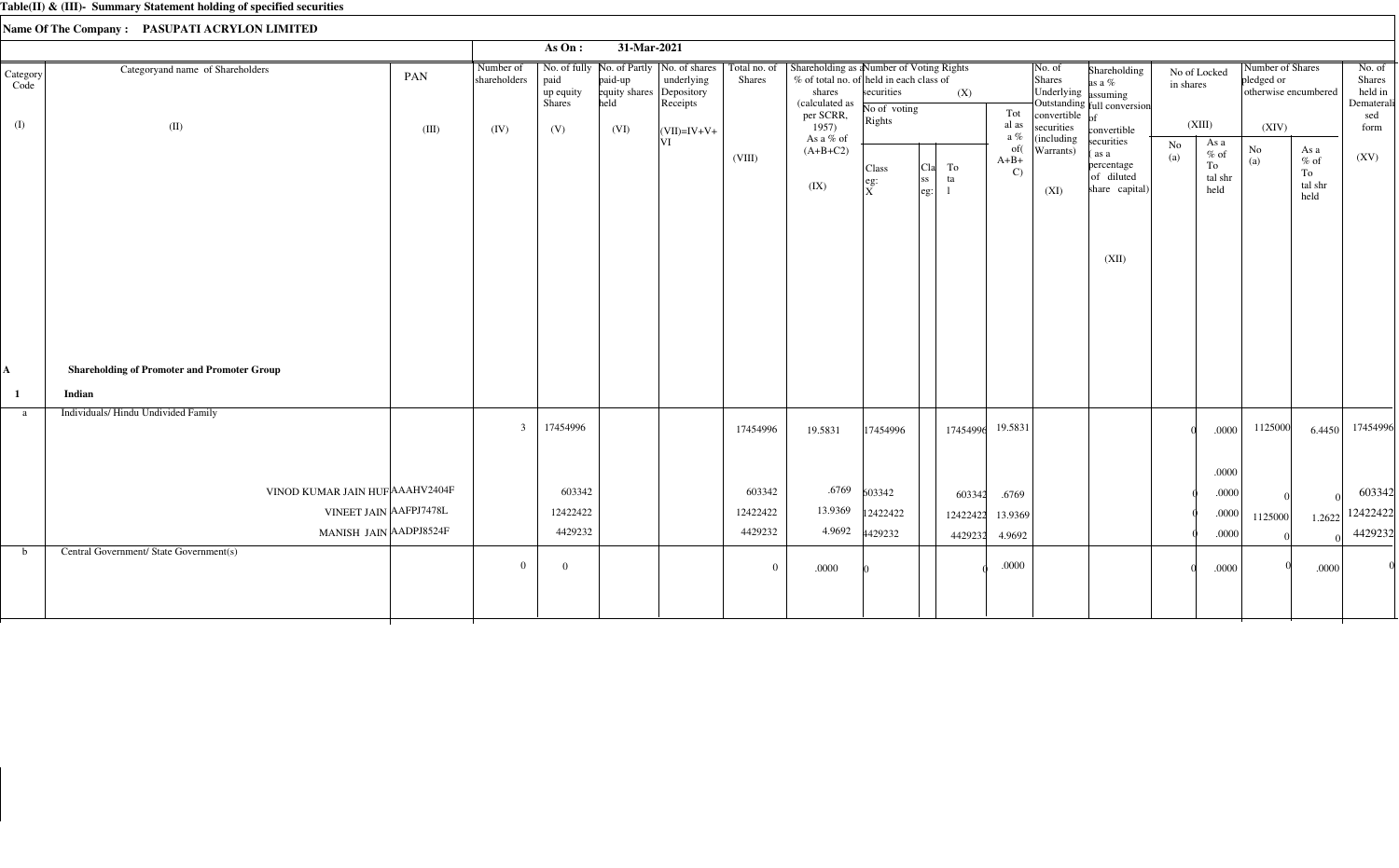|                         |                                                                               |       |                           | As On :                            | 31-Mar-2021                                 |                                                                                       |               |                                                                                                                                        |                                      |                                |                     |                                                                                                              |                                                       |                                     |                                 |                                                        |                                          |                                                          |
|-------------------------|-------------------------------------------------------------------------------|-------|---------------------------|------------------------------------|---------------------------------------------|---------------------------------------------------------------------------------------|---------------|----------------------------------------------------------------------------------------------------------------------------------------|--------------------------------------|--------------------------------|---------------------|--------------------------------------------------------------------------------------------------------------|-------------------------------------------------------|-------------------------------------|---------------------------------|--------------------------------------------------------|------------------------------------------|----------------------------------------------------------|
| Category<br>Code<br>(I) | Categoryand name of Shareholders<br>(II)                                      | PAN   | Number of<br>shareholders | paid<br>up equity<br><b>Shares</b> | paid-up<br>equity shares Depository<br>held | No. of fully   No. of Partly   No. of shares   Total no. of<br>underlying<br>Receipts | <b>Shares</b> | Shareholding as a Number of Voting Rights<br>% of total no. of held in each class of<br>shares<br>(calculated as<br>per SCRR,<br>1957) | securities<br>No of voting<br>Rights | (X)                            |                     | $\vert$ No. of<br>Shares<br>Underlying assuming<br>Tot<br>convertible $\overline{of}$<br>al as<br>securities | Shareholding<br>as a %<br>Outstanding full conversion | No of Locked<br>in shares<br>(XIII) |                                 | Number of Shares<br>pledged or<br>otherwise encumbered |                                          | No. of<br>Shares<br>held in<br>Dematerali<br>sed<br>form |
|                         |                                                                               | (III) | (IV)                      | (V)                                | (VI)                                        | $\vert$ (VII)=IV+V+<br>ΙVΙ                                                            |               | As a % of                                                                                                                              |                                      |                                |                     | a %<br>(including                                                                                            | convertible<br>securities                             | No                                  | As a                            | (XIV)                                                  |                                          |                                                          |
|                         |                                                                               |       |                           |                                    |                                             |                                                                                       | (VIII)        | $(A+B+C2)$<br>(IX)                                                                                                                     | Class<br>eg:<br>$\mathbf x$          | To<br> Cla<br> SS<br>ta<br>eg: | $A+B+$              | of(<br>Warrants)<br>$\mathbf{C}$<br>(XI)                                                                     | as a<br>percentage<br>of diluted<br>share capital)    | (a)                                 | $%$ of<br>To<br>tal shr<br>held | No<br>(a)                                              | As a<br>$\%$ of<br>To<br>tal shr<br>held | (XV)                                                     |
|                         |                                                                               |       |                           |                                    |                                             |                                                                                       |               |                                                                                                                                        |                                      |                                |                     |                                                                                                              | (XII)                                                 |                                     |                                 |                                                        |                                          |                                                          |
| A                       | <b>Shareholding of Promoter and Promoter Group</b>                            |       |                           |                                    |                                             |                                                                                       |               |                                                                                                                                        |                                      |                                |                     |                                                                                                              |                                                       |                                     |                                 |                                                        |                                          |                                                          |
| -1                      | Indian                                                                        |       |                           |                                    |                                             |                                                                                       |               |                                                                                                                                        |                                      |                                |                     |                                                                                                              |                                                       |                                     |                                 |                                                        |                                          |                                                          |
| $\mathbf{c}$            | <b>Bodies Corporate</b>                                                       |       |                           |                                    |                                             |                                                                                       |               |                                                                                                                                        |                                      |                                |                     |                                                                                                              |                                                       |                                     |                                 |                                                        |                                          |                                                          |
|                         |                                                                               |       | 10                        | 36778697                           |                                             |                                                                                       | 36778697      | 41.2626                                                                                                                                | 36778697                             |                                | 41.2626<br>36778697 |                                                                                                              |                                                       |                                     | .0000                           | 14000000                                               | 38.0660                                  | 36778697                                                 |
|                         |                                                                               |       |                           |                                    |                                             |                                                                                       |               |                                                                                                                                        |                                      |                                |                     |                                                                                                              |                                                       |                                     | .0000                           |                                                        |                                          |                                                          |
|                         | ARIHANT EXPORTS LIMITED AAACA0143P                                            |       |                           | 4627867                            |                                             |                                                                                       | 4627867       | 5.1921                                                                                                                                 | 4627867                              |                                | 5.1921<br>4627867   |                                                                                                              |                                                       |                                     | .0000                           |                                                        |                                          | 4627867                                                  |
|                         | ACCUREX TRADERS PRIVATE LIMITED ACCA1330J                                     |       |                           | 1750000                            |                                             |                                                                                       | 1750000       | 1.9634                                                                                                                                 | 1750000                              |                                | 1750000<br>1.9634   |                                                                                                              |                                                       |                                     | .0000                           |                                                        |                                          | 1750000                                                  |
|                         | SULABH PLANTATION & FINANCE LTD ACCS2207C                                     |       |                           | 8250000                            |                                             |                                                                                       | 8250000       | 9.2558                                                                                                                                 | 8250000                              |                                | 8250000<br>9.2558   |                                                                                                              |                                                       |                                     | .0000                           |                                                        |                                          | 8250000                                                  |
|                         | SIND WAVE FINANCE SERVICES LTD AGCS2744C                                      |       |                           | 4000000                            |                                             |                                                                                       | 4000000       | 4.4877                                                                                                                                 | 4000000                              |                                | 4000000<br>4.4877   |                                                                                                              |                                                       |                                     | .0000                           | 4000000                                                | 4.4877                                   | 4000000                                                  |
|                         | PRABHAT CAPITAL SERVICES LTD ACCP6531C                                        |       |                           | 3500000                            |                                             |                                                                                       | 3500000       | 3.9267                                                                                                                                 | 3500000                              |                                | 3500000<br>3.9267   |                                                                                                              |                                                       |                                     | .0000                           | 3500000                                                | 3.9267                                   | 3500000                                                  |
|                         | SHUBH EXIM LIMITED AABCS8094E                                                 |       |                           | 4500000                            |                                             |                                                                                       | 4500000       | 5.0486                                                                                                                                 | 4500000                              |                                | 4500000<br>5.0486   |                                                                                                              |                                                       |                                     | .0000                           | 4500000                                                | 5.0486                                   | 4500000                                                  |
|                         | GURUKRIPA FINVEST PRIVATE LIMITED AAACG4045J                                  |       |                           | 9000000                            |                                             |                                                                                       | 9000000       | 10.0973                                                                                                                                | 9000000                              |                                | 10.0973<br>9000000  |                                                                                                              |                                                       |                                     | .0000                           | 1000000                                                | 1.1219                                   | 9000000                                                  |
|                         | INDER OVERSEAS PRIVATE LIMITED AAACI1230K                                     |       |                           | 1000000                            |                                             |                                                                                       | 1000000       |                                                                                                                                        | $1.1219$ 1000000                     |                                | 1000000 1.1219      |                                                                                                              |                                                       |                                     | .0000                           | 1000000                                                | 1.1219                                   | 1000000                                                  |
|                         | NITYANAND EXPORTS AND CONSULTANTS CO LIMITED AAACN1386P                       |       |                           | 6380                               |                                             |                                                                                       | 6380          | .0072                                                                                                                                  | 6380                                 |                                | .0072<br>6380       |                                                                                                              |                                                       |                                     | .0000                           |                                                        |                                          | 6380                                                     |
|                         | MVA FINANCE PRIVATE LIMITED AAACM1452D                                        |       |                           | 144450                             |                                             |                                                                                       | 144450        |                                                                                                                                        | $.1621$  144450                      |                                | 144450<br>.1621     |                                                                                                              |                                                       |                                     | .0000                           |                                                        |                                          | 144450                                                   |
| d                       | Financial Institutions / Banks                                                |       |                           |                                    |                                             |                                                                                       |               |                                                                                                                                        |                                      |                                |                     |                                                                                                              |                                                       |                                     |                                 |                                                        |                                          |                                                          |
|                         | THE PRADESHIYA INDUSTRIAL AND INVESTMENT CORPORATION OF AAACT6517A<br>U.P LTD |       |                           | 4481752                            |                                             |                                                                                       | 4481752       |                                                                                                                                        | 5.0282 4481752                       |                                | 4481752 5.0282      |                                                                                                              |                                                       |                                     | .0000<br>.0000                  |                                                        |                                          | 4481752                                                  |
| d                       | <b>Financial Institutions/ Banks</b>                                          |       |                           | 4481752                            |                                             |                                                                                       | 4481752       | 5.0282                                                                                                                                 | 4481752                              |                                | 5.0282<br>4481752   |                                                                                                              |                                                       |                                     | .0000                           |                                                        | .0000                                    | 4481752                                                  |
|                         |                                                                               |       |                           |                                    |                                             |                                                                                       |               |                                                                                                                                        |                                      |                                |                     |                                                                                                              |                                                       |                                     |                                 |                                                        |                                          |                                                          |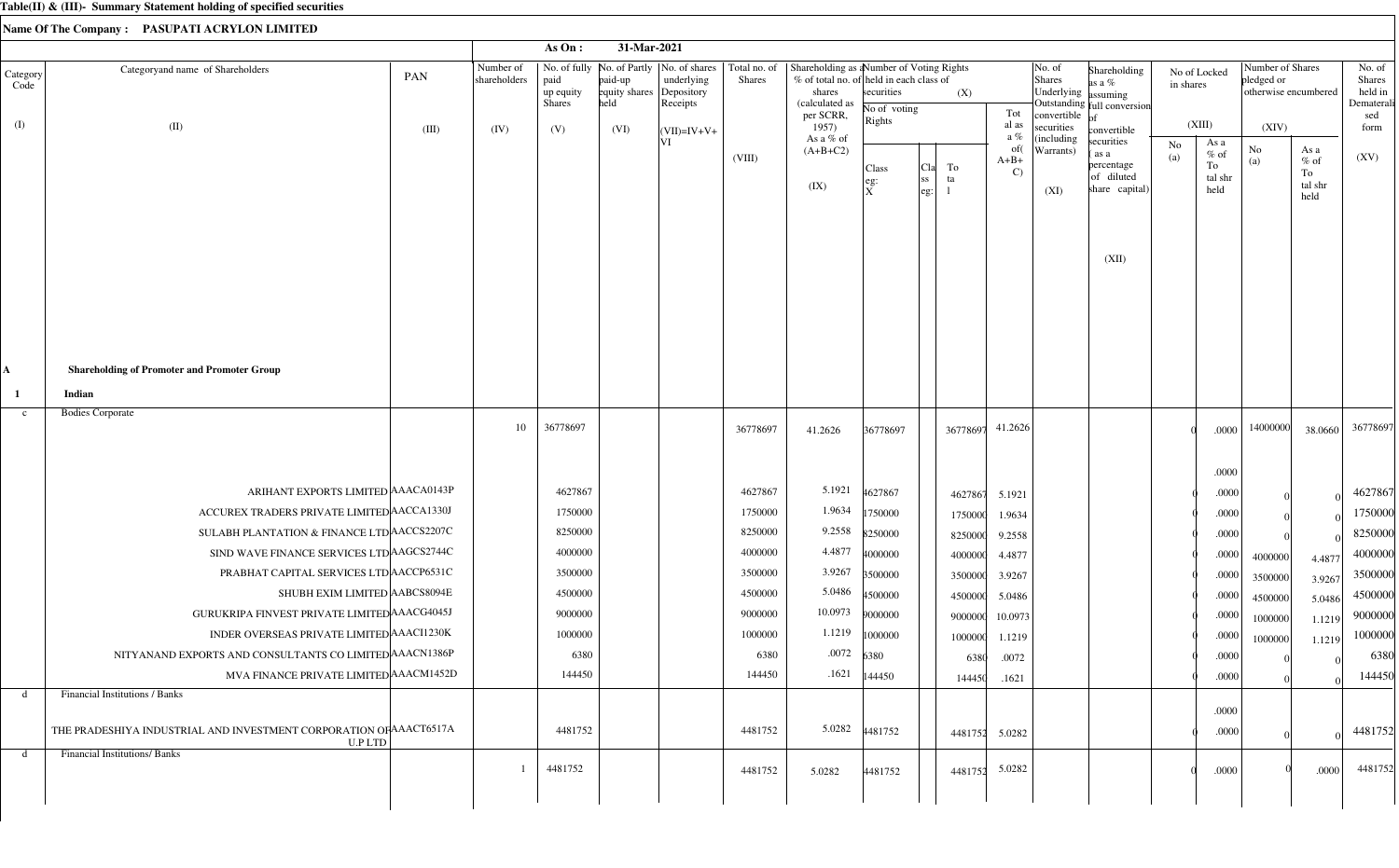|                         |                                                    |              |                                   | As On:                             | 31-Mar-2021                              |                                                       |          |                                                                                                                                                                                                    |                                                                                |                                |                                         |                                                                                   |                                                                            |           |                                         |                                                                 |                                          |                                                          |
|-------------------------|----------------------------------------------------|--------------|-----------------------------------|------------------------------------|------------------------------------------|-------------------------------------------------------|----------|----------------------------------------------------------------------------------------------------------------------------------------------------------------------------------------------------|--------------------------------------------------------------------------------|--------------------------------|-----------------------------------------|-----------------------------------------------------------------------------------|----------------------------------------------------------------------------|-----------|-----------------------------------------|-----------------------------------------------------------------|------------------------------------------|----------------------------------------------------------|
| Category<br>Code<br>(I) | Categoryand name of Shareholders<br>(II)           | PAN<br>(III) | Number of<br>shareholders<br>(IV) | paid<br>up equity<br>Shares<br>(V) | paid-up<br>equity shares<br>held<br>(VI) | underlying<br>Depository<br>Receipts<br>$(VII)=IV+V+$ | Shares   | No. of fully No. of Partly   No. of shares   Total no. of   Shareholding as a Number of Voting Rights<br>% of total no. of held in each class of<br>shares<br>(calculated as<br>per SCRR,<br>1957) | securities<br>No of voting<br>Rights                                           | (X)                            | Tot<br>al as                            | $\vert$ No. of<br>Shares<br>Underlying assuming<br>convertible $of$<br>securities | Shareholding<br>as a %<br>Outstanding full conversion<br>convertible       | in shares | No of Locked<br>(XIII)                  | Number of Shares<br>pledged or<br>otherwise encumbered<br>(XIV) |                                          | No. of<br>Shares<br>held in<br>Dematerali<br>sed<br>form |
|                         |                                                    |              |                                   |                                    |                                          | ΙVΙ                                                   | (VIII)   | As a % of<br>$(A+B+C2)$<br>(IX)                                                                                                                                                                    | Class<br>$\left  \begin{smallmatrix} \text{eg:} \ X \end{smallmatrix} \right $ | To<br>Cla<br> ss <br>ta<br>eg: | a $\%$<br>of(<br>$A+B+$<br>$\mathbf{C}$ | (including<br>Warrants)<br>(XI)                                                   | securities<br>(as a<br>percentage<br>of diluted<br>share capital)<br>(XII) | No<br>(a) | As a<br>$%$ of<br>To<br>tal shr<br>held | $\rm No$<br>(a)                                                 | As a<br>$\%$ of<br>To<br>tal shr<br>held | (XV)                                                     |
| A                       | <b>Shareholding of Promoter and Promoter Group</b> |              |                                   |                                    |                                          |                                                       |          |                                                                                                                                                                                                    |                                                                                |                                |                                         |                                                                                   |                                                                            |           |                                         |                                                                 |                                          |                                                          |
|                         | Indian                                             |              |                                   |                                    |                                          |                                                       |          |                                                                                                                                                                                                    |                                                                                |                                |                                         |                                                                                   |                                                                            |           |                                         |                                                                 |                                          |                                                          |
| e                       | Any Other (Specify)                                |              | $\Omega$                          | $\theta$                           |                                          |                                                       | $\Omega$ | .0000                                                                                                                                                                                              |                                                                                |                                | $.0000$                                 |                                                                                   |                                                                            |           | .0000                                   |                                                                 | .0000                                    |                                                          |
|                         | Sub Total $(A)(1)$ :                               |              | 14                                | 58715445                           |                                          |                                                       | 58715445 | 65.8739                                                                                                                                                                                            | 58715445                                                                       |                                | 58715445 65.8739                        |                                                                                   |                                                                            | $\Omega$  | .0000                                   | 15125000                                                        | 25.7598                                  | 58715445                                                 |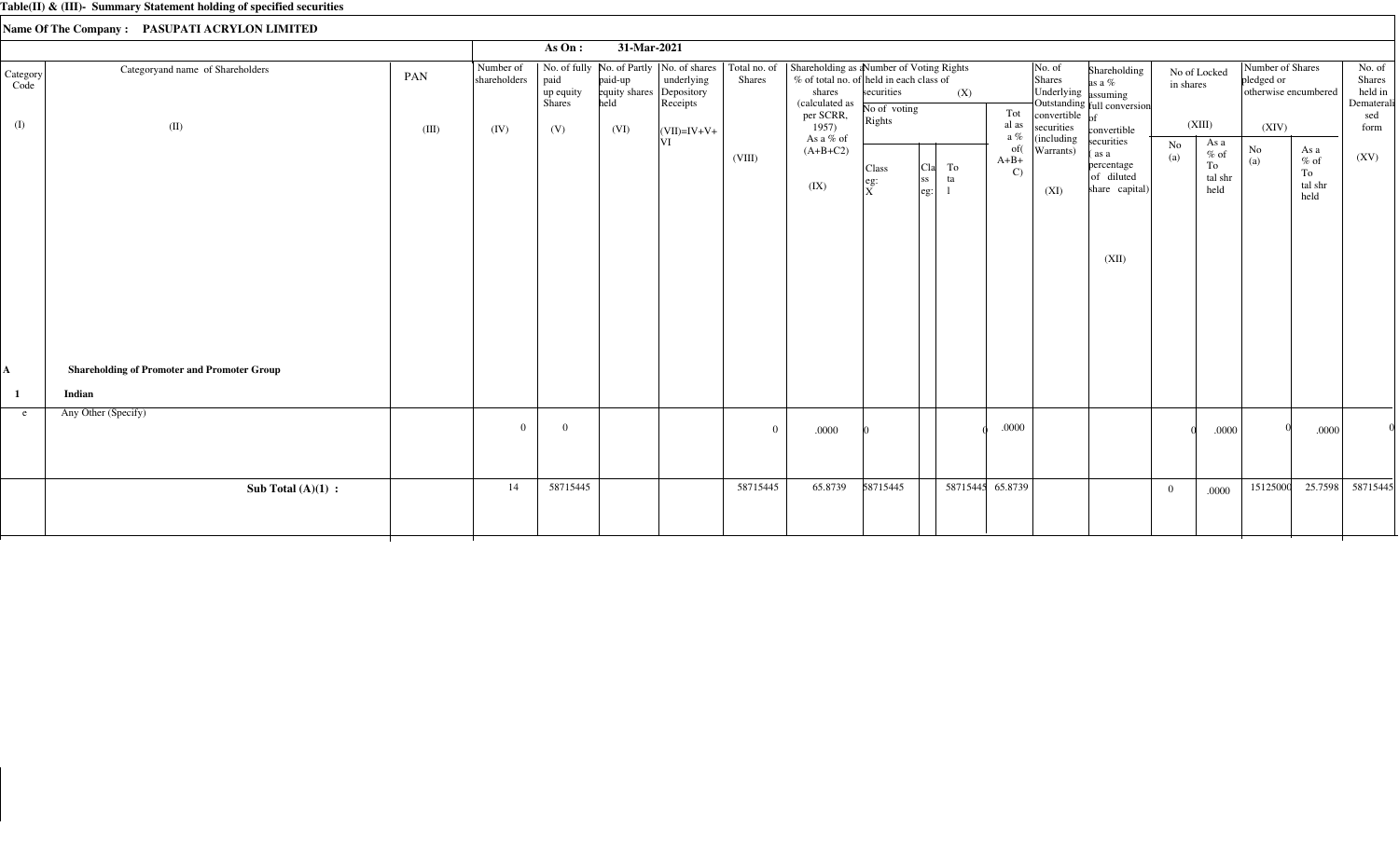|                         |                                                          |       |                           | As On:                      | 31-Mar-2021                                 |                        |                |                                                                                                                                                                                |                                                                                       |                                              |                               |                                                             |                                                                           |                           |                                          |                                                        |                                          |                                                  |
|-------------------------|----------------------------------------------------------|-------|---------------------------|-----------------------------|---------------------------------------------|------------------------|----------------|--------------------------------------------------------------------------------------------------------------------------------------------------------------------------------|---------------------------------------------------------------------------------------|----------------------------------------------|-------------------------------|-------------------------------------------------------------|---------------------------------------------------------------------------|---------------------------|------------------------------------------|--------------------------------------------------------|------------------------------------------|--------------------------------------------------|
| Category<br>Code        | Categoryand name of Shareholders                         | PAN   | Number of<br>shareholders | paid<br>up equity<br>Shares | paid-up<br>equity shares Depository<br>held | underlying<br>Receipts | <b>Shares</b>  | No. of fully   No. of Partly   No. of shares   Total no. of   Shareholding as a Number of Voting Rights<br>% of total no. of held in each class of<br>shares<br>(calculated as | securities<br>No of voting                                                            | (X)                                          | Tot                           | No. of<br>Shares<br>Underlying assuming<br>convertible $of$ | Shareholding<br>as a %<br>Outstanding full conversion                     | No of Locked<br>in shares |                                          | Number of Shares<br>pledged or<br>otherwise encumbered |                                          | No. of<br>Shares<br>held in<br>Dematerali<br>sed |
| (I)                     | (II)                                                     | (III) | (IV)                      | (V)                         | (VI)                                        | $\vert$ (VII)=IV+V+    |                | per SCRR,<br>1957)<br>As a % of                                                                                                                                                | Rights                                                                                |                                              | al as<br>a $\%$               | securities<br>$\left $ (including                           | convertible                                                               | (XIII)                    |                                          | (XIV)                                                  |                                          | form                                             |
|                         |                                                          |       |                           |                             |                                             | VI                     | (VIII)         | $(A+B+C2)$<br>(IX)                                                                                                                                                             | Class<br>$\left  \begin{smallmatrix} \text{eg}: \ \text{X} \end{smallmatrix} \right.$ | To<br>Cla<br> ss<br>ta<br>$ {\rm eg} \colon$ | of(<br>$A+B+$<br>$\mathbf{C}$ | Warrants)<br>(XI)                                           | securities<br>as a<br>percentage<br>of diluted<br>share capital)<br>(XII) | No<br>(a)                 | As a<br>$\%$ of<br>To<br>tal shr<br>held | $\rm No$<br>(a)                                        | As a<br>$\%$ of<br>To<br>tal shr<br>held | (XV)                                             |
| A.                      | <b>Shareholding of Promoter and Promoter Group</b>       |       |                           |                             |                                             |                        |                |                                                                                                                                                                                |                                                                                       |                                              |                               |                                                             |                                                                           |                           |                                          |                                                        |                                          |                                                  |
| $\overline{\mathbf{2}}$ | Foreign                                                  |       |                           |                             |                                             |                        |                |                                                                                                                                                                                |                                                                                       |                                              |                               |                                                             |                                                                           |                           |                                          |                                                        |                                          |                                                  |
| a                       | Individuals (Non Resident Indians / Foreign Individuals) |       | $\overline{0}$            | $\overline{0}$              |                                             |                        | $\overline{0}$ | .0000                                                                                                                                                                          |                                                                                       |                                              | .0000                         |                                                             |                                                                           |                           | .0000                                    |                                                        | .0000<br>.0000                           |                                                  |
| b                       | <b>Bodies Corporate</b>                                  |       | $\overline{0}$            | $\overline{0}$              |                                             |                        | $\overline{0}$ | .0000                                                                                                                                                                          |                                                                                       |                                              | .0000                         |                                                             |                                                                           |                           | .0000                                    |                                                        | .0000<br>.0000                           |                                                  |
| $\mathbf{c}$            | Institutions                                             |       | $\overline{0}$            | $\Omega$                    |                                             |                        | $\overline{0}$ | .0000                                                                                                                                                                          |                                                                                       |                                              | .0000                         |                                                             |                                                                           |                           | .0000                                    |                                                        | .0000<br>.0000                           |                                                  |
| d                       | <b>Qualified Foreign Investor</b>                        |       | $\overline{0}$            | $\overline{0}$              |                                             |                        | $\overline{0}$ | $.0000\,$                                                                                                                                                                      |                                                                                       |                                              | .0000                         |                                                             |                                                                           |                           | .0000                                    |                                                        | .0000<br>$.0000\,$                       |                                                  |
| e                       | Any Other (Specify)                                      |       | $\overline{0}$            | $\overline{0}$              |                                             |                        | $\overline{0}$ | .0000                                                                                                                                                                          |                                                                                       |                                              | $.0000\,$                     |                                                             |                                                                           |                           | .0000                                    |                                                        | .0000<br>.0000                           |                                                  |
|                         | Sub Total $(A)(2)$ :                                     |       | $\overline{0}$            | $\overline{0}$              |                                             |                        | $\overline{0}$ | .0000                                                                                                                                                                          |                                                                                       |                                              | .0000                         |                                                             |                                                                           | $\overline{0}$            | .0000                                    |                                                        |                                          |                                                  |
|                         | Total Shareholding of Promoter and Promo                 |       | 14                        | 58715445                    |                                             |                        | 58715445       |                                                                                                                                                                                | 65.8739 58715445                                                                      |                                              | 58715445 65.8739              |                                                             |                                                                           |                           | .00.                                     |                                                        | 15125000 25.7598                         | 58715445                                         |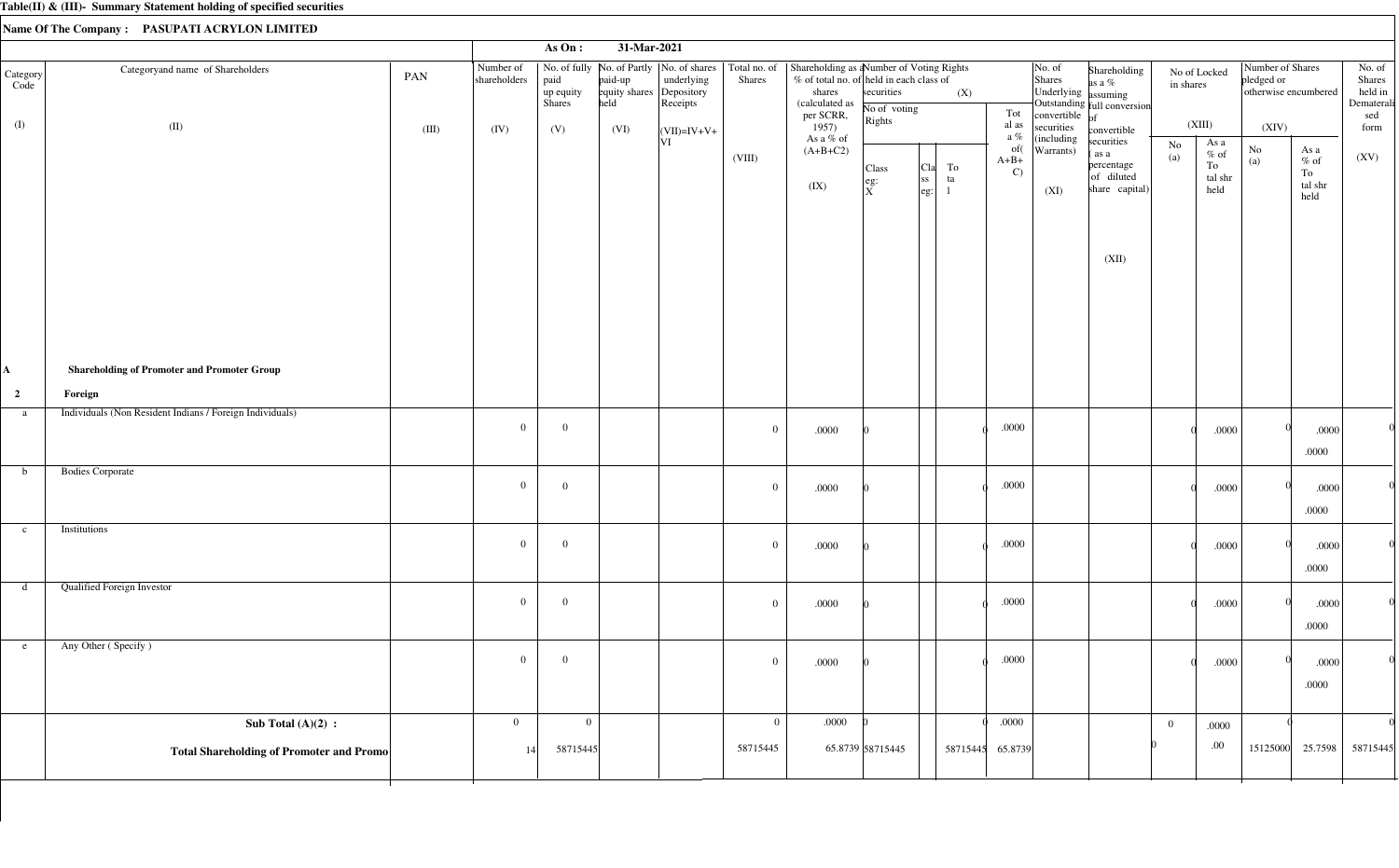|                  |                                     |       |                           | As On:                      | 31-Mar-2021                                 |                        |              |                                                                                                                                                                                             |                                                                       |                                          |          |                                |                                                                                |                                                                   |                                                       |       |                                                        |                                                                       |                                                  |
|------------------|-------------------------------------|-------|---------------------------|-----------------------------|---------------------------------------------|------------------------|--------------|---------------------------------------------------------------------------------------------------------------------------------------------------------------------------------------------|-----------------------------------------------------------------------|------------------------------------------|----------|--------------------------------|--------------------------------------------------------------------------------|-------------------------------------------------------------------|-------------------------------------------------------|-------|--------------------------------------------------------|-----------------------------------------------------------------------|--------------------------------------------------|
| Category<br>Code | Categoryand name of Shareholders    | PAN   | Number of<br>shareholders | paid<br>up equity<br>Shares | paid-up<br>equity shares Depository<br>held | underlying<br>Receipts | Shares       | No. of fully   No. of Partly   No. of shares   Total no. of   Shareholding as a Number of Voting Rights<br>% of total no. of held in each class of<br>shares<br>(calculated as<br>per SCRR, | securities<br>No of voting                                            |                                          | (X)      | Tot                            | $\vert$ No. of<br>Shares<br>Underlying assuming<br>convertible $\overline{of}$ | Shareholding<br>as a %<br>Outstanding full conversion             | No of Locked<br>in shares                             |       | Number of Shares<br>pledged or<br>otherwise encumbered |                                                                       | No. of<br>Shares<br>held in<br>Dematerali<br>sed |
| (I)              | (II)                                | (III) | (IV)                      | (V)                         | (VI)                                        | $\vert$ (VII)=IV+V+    |              | 1957)<br>As a % of                                                                                                                                                                          | Rights                                                                |                                          |          | al as<br>a $\%$                | securities<br>(including                                                       | convertible                                                       | (XIII)                                                |       | (XIV)                                                  |                                                                       | form                                             |
|                  |                                     |       |                           |                             |                                             | VI                     | (VIII)       | $(A+B+C2)$<br>(IX)                                                                                                                                                                          | Class<br>$\left  \begin{array}{c} \text{eg:} \ X \end{array} \right $ | <sub>C1a</sub>  <br><sub>ss</sub><br>eg: | To<br>ta | of(<br>$A+B+$<br>$\mathcal{C}$ | Warrants)<br>(XI)                                                              | securities<br>(as a<br>percentage<br>of diluted<br>share capital) | As a<br>No<br>$\%$ of<br>(a)<br>To<br>tal shr<br>held |       | $\rm No$<br>(a)                                        | As a<br>$\%$ of<br>To<br>$\ensuremath{\text{tal}}\xspace$ shr<br>held | (XV)                                             |
|                  |                                     |       |                           |                             |                                             |                        |              |                                                                                                                                                                                             |                                                                       |                                          |          |                                |                                                                                | (XII)                                                             |                                                       |       |                                                        |                                                                       |                                                  |
| B                | <b>Public Shareholding</b>          |       |                           |                             |                                             |                        |              |                                                                                                                                                                                             |                                                                       |                                          |          |                                |                                                                                |                                                                   |                                                       |       |                                                        |                                                                       |                                                  |
| $\mathbf{1}$     | <b>Institutions</b>                 |       |                           |                             |                                             |                        |              |                                                                                                                                                                                             |                                                                       |                                          |          |                                |                                                                                |                                                                   |                                                       |       |                                                        |                                                                       |                                                  |
| a                | <b>Mutual Funds/UTI</b>             |       | 8                         | 282842                      |                                             |                        | 282842       | .3173                                                                                                                                                                                       | 282842                                                                |                                          | 282842   | .3173                          |                                                                                |                                                                   |                                                       | .0000 |                                                        | .0000                                                                 | 200357                                           |
| $\mathbf b$      | Venture Capital Funds               |       | $\overline{0}$            | $\overline{0}$              |                                             |                        | $\mathbf{0}$ | .0000                                                                                                                                                                                       |                                                                       |                                          |          | $.0000\,$                      |                                                                                |                                                                   |                                                       | .0000 |                                                        | $.0000$                                                               |                                                  |
| $\mathbf{c}$     | Alternate Investment Funds          |       | $\overline{0}$            | $\overline{0}$              |                                             |                        | $\mathbf{0}$ | .0000                                                                                                                                                                                       |                                                                       |                                          |          | $.0000$                        |                                                                                |                                                                   |                                                       | .0000 |                                                        | .0000                                                                 |                                                  |
| d                | Foreign Venture Capital Investors   |       | $\mathbf{0}$              | $\overline{0}$              |                                             |                        | $\mathbf{0}$ | .0000                                                                                                                                                                                       |                                                                       |                                          |          | $.0000$                        |                                                                                |                                                                   |                                                       | .0000 |                                                        | .0000                                                                 |                                                  |
| e                | Foreign Portfolio Investors         |       | $\overline{0}$            | $\overline{0}$              |                                             |                        | $\mathbf{0}$ | .0000                                                                                                                                                                                       |                                                                       |                                          |          | .0000                          |                                                                                |                                                                   |                                                       | .0000 |                                                        | .0000                                                                 | $\Omega$                                         |
| f                | <b>Financial Institutions/Banks</b> |       | 6                         | 5085                        |                                             |                        | 5085         | .0057                                                                                                                                                                                       | 5085                                                                  |                                          | 5085     | .0057                          |                                                                                |                                                                   |                                                       | .0000 |                                                        | .0000                                                                 | 4815                                             |
| g                | <b>Insurance Companies</b>          |       | $\overline{0}$            | $\overline{0}$              |                                             |                        | $\mathbf{0}$ | .0000                                                                                                                                                                                       |                                                                       |                                          |          | .0000                          |                                                                                |                                                                   |                                                       | .0000 |                                                        | .0000                                                                 |                                                  |
|                  |                                     |       |                           |                             |                                             |                        |              |                                                                                                                                                                                             |                                                                       |                                          |          |                                |                                                                                |                                                                   |                                                       |       |                                                        |                                                                       |                                                  |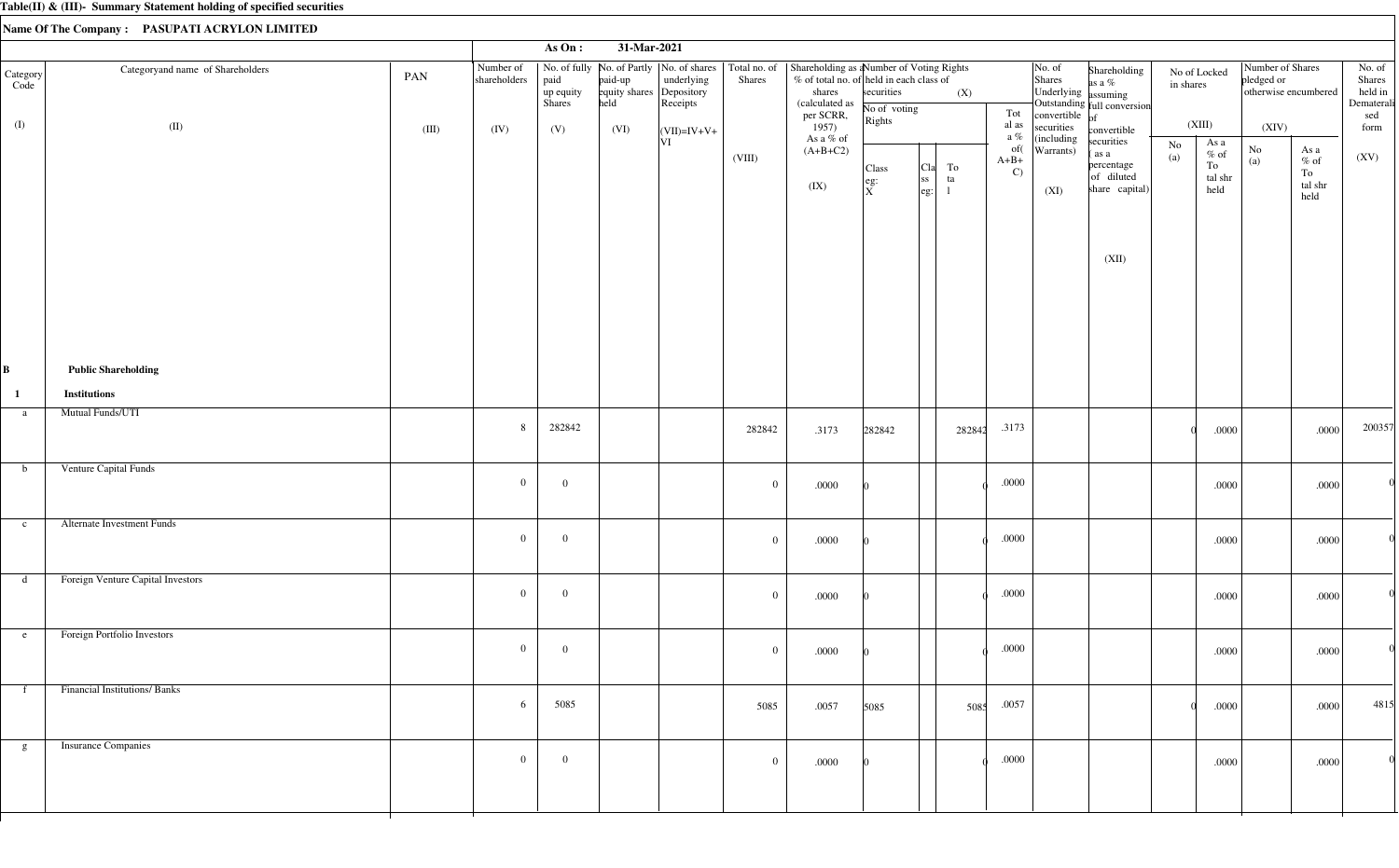| Number of<br>  No. of fully   No. of Partly   No. of shares   Total no. of   Shareholding as a Number of Voting Rights<br> No. of<br>Number of Shares<br>Categoryand name of Shareholders<br>Shareholding<br>No of Locked<br>Category<br>PAN<br>paid-up<br>$%$ of total no. of held in each class of<br>pledged or<br>shareholders<br>paid<br>underlying<br>Shares<br><b>Shares</b><br>as a %<br>in shares<br>Code<br>Underlying assuming<br>equity shares Depository<br>shares<br>securities<br>otherwise encumbered<br>up equity<br>(X)<br><b>Shares</b><br>held<br>Rece<br>(calculated as<br>Outstanding full conversion<br>No of voting<br>Tot<br>per SCRR,<br>$1957$<br>convertible $\int_{\text{of}}$<br>Rights<br>(XIII)<br>(I)<br>al as<br>(II)<br>securities<br>(XIV)<br>(IV)<br>(V)<br>(III)<br>(VI)<br>convertible<br>$ (VII)=IV+V+$<br>a $\%$<br>As a % of<br>(including<br>VI<br>securities<br>As a<br>$\rm No$<br>of(<br>$\rm No$<br>$(A+B+C2)$<br>As a<br>Warrants)<br>as a<br>$\%$ of<br>(a)<br>(VIII)<br>$A+B+$<br>(a)<br>$%$ of<br>percentage<br>To<br>To<br>Cla<br>Class<br>$\mathbf{C}$<br>To<br>of diluted<br>tal shr<br>ss <br>ta<br>$\left  \begin{smallmatrix} \text{eg:} \ X \end{smallmatrix} \right $<br>tal shr<br>(IX)<br>share capital)<br>(XI)<br>held<br>eg:<br>$\mathbf{1}$<br>held<br>(XII)<br><b>Public Shareholding</b><br>B<br><b>Institutions</b><br>$\mathbf{1}$<br>Provident Funds/ Pension Funds<br>h<br>.0000<br>$\overline{0}$<br>$\overline{0}$<br>$\overline{0}$<br>.0000<br>.0000<br>.0000<br>Any Other (specify)<br>$\mathbf{i}$<br>$\overline{0}$<br>.0000<br>$\overline{0}$<br>$\overline{0}$<br>.0000<br>.0000<br>.0000<br>287927<br>287927<br>.3230<br>287927<br>287927<br>.3230<br>Sub Total $(B)(1)$ :<br>14<br>$\overline{2}$<br>Central Govt/State Govt(s)/ POI<br>GOVT.<br>a<br>.0000<br>$\overline{0}$<br>$\overline{0}$<br>$\overline{0}$<br>.0000<br>.0000<br>.0000<br>Sub Total $(B)(2)$ :<br>$\overline{0}$<br>$\overline{0}$<br>.0000<br>.0000<br>$\mathbf{0}$ |  |  | As $On:$ | 31-Mar-2021 |  |  |  |  |  |                                                  |
|------------------------------------------------------------------------------------------------------------------------------------------------------------------------------------------------------------------------------------------------------------------------------------------------------------------------------------------------------------------------------------------------------------------------------------------------------------------------------------------------------------------------------------------------------------------------------------------------------------------------------------------------------------------------------------------------------------------------------------------------------------------------------------------------------------------------------------------------------------------------------------------------------------------------------------------------------------------------------------------------------------------------------------------------------------------------------------------------------------------------------------------------------------------------------------------------------------------------------------------------------------------------------------------------------------------------------------------------------------------------------------------------------------------------------------------------------------------------------------------------------------------------------------------------------------------------------------------------------------------------------------------------------------------------------------------------------------------------------------------------------------------------------------------------------------------------------------------------------------------------------------------------------------------------------------------------------------------------------------------------------------------------------|--|--|----------|-------------|--|--|--|--|--|--------------------------------------------------|
|                                                                                                                                                                                                                                                                                                                                                                                                                                                                                                                                                                                                                                                                                                                                                                                                                                                                                                                                                                                                                                                                                                                                                                                                                                                                                                                                                                                                                                                                                                                                                                                                                                                                                                                                                                                                                                                                                                                                                                                                                              |  |  |          |             |  |  |  |  |  | No. of<br>Shares<br>held in<br>Dematerali<br>sed |
|                                                                                                                                                                                                                                                                                                                                                                                                                                                                                                                                                                                                                                                                                                                                                                                                                                                                                                                                                                                                                                                                                                                                                                                                                                                                                                                                                                                                                                                                                                                                                                                                                                                                                                                                                                                                                                                                                                                                                                                                                              |  |  |          |             |  |  |  |  |  | form<br>(XV)                                     |
|                                                                                                                                                                                                                                                                                                                                                                                                                                                                                                                                                                                                                                                                                                                                                                                                                                                                                                                                                                                                                                                                                                                                                                                                                                                                                                                                                                                                                                                                                                                                                                                                                                                                                                                                                                                                                                                                                                                                                                                                                              |  |  |          |             |  |  |  |  |  |                                                  |
|                                                                                                                                                                                                                                                                                                                                                                                                                                                                                                                                                                                                                                                                                                                                                                                                                                                                                                                                                                                                                                                                                                                                                                                                                                                                                                                                                                                                                                                                                                                                                                                                                                                                                                                                                                                                                                                                                                                                                                                                                              |  |  |          |             |  |  |  |  |  |                                                  |
|                                                                                                                                                                                                                                                                                                                                                                                                                                                                                                                                                                                                                                                                                                                                                                                                                                                                                                                                                                                                                                                                                                                                                                                                                                                                                                                                                                                                                                                                                                                                                                                                                                                                                                                                                                                                                                                                                                                                                                                                                              |  |  |          |             |  |  |  |  |  |                                                  |
|                                                                                                                                                                                                                                                                                                                                                                                                                                                                                                                                                                                                                                                                                                                                                                                                                                                                                                                                                                                                                                                                                                                                                                                                                                                                                                                                                                                                                                                                                                                                                                                                                                                                                                                                                                                                                                                                                                                                                                                                                              |  |  |          |             |  |  |  |  |  |                                                  |
|                                                                                                                                                                                                                                                                                                                                                                                                                                                                                                                                                                                                                                                                                                                                                                                                                                                                                                                                                                                                                                                                                                                                                                                                                                                                                                                                                                                                                                                                                                                                                                                                                                                                                                                                                                                                                                                                                                                                                                                                                              |  |  |          |             |  |  |  |  |  | 205172                                           |
|                                                                                                                                                                                                                                                                                                                                                                                                                                                                                                                                                                                                                                                                                                                                                                                                                                                                                                                                                                                                                                                                                                                                                                                                                                                                                                                                                                                                                                                                                                                                                                                                                                                                                                                                                                                                                                                                                                                                                                                                                              |  |  |          |             |  |  |  |  |  |                                                  |
|                                                                                                                                                                                                                                                                                                                                                                                                                                                                                                                                                                                                                                                                                                                                                                                                                                                                                                                                                                                                                                                                                                                                                                                                                                                                                                                                                                                                                                                                                                                                                                                                                                                                                                                                                                                                                                                                                                                                                                                                                              |  |  |          |             |  |  |  |  |  |                                                  |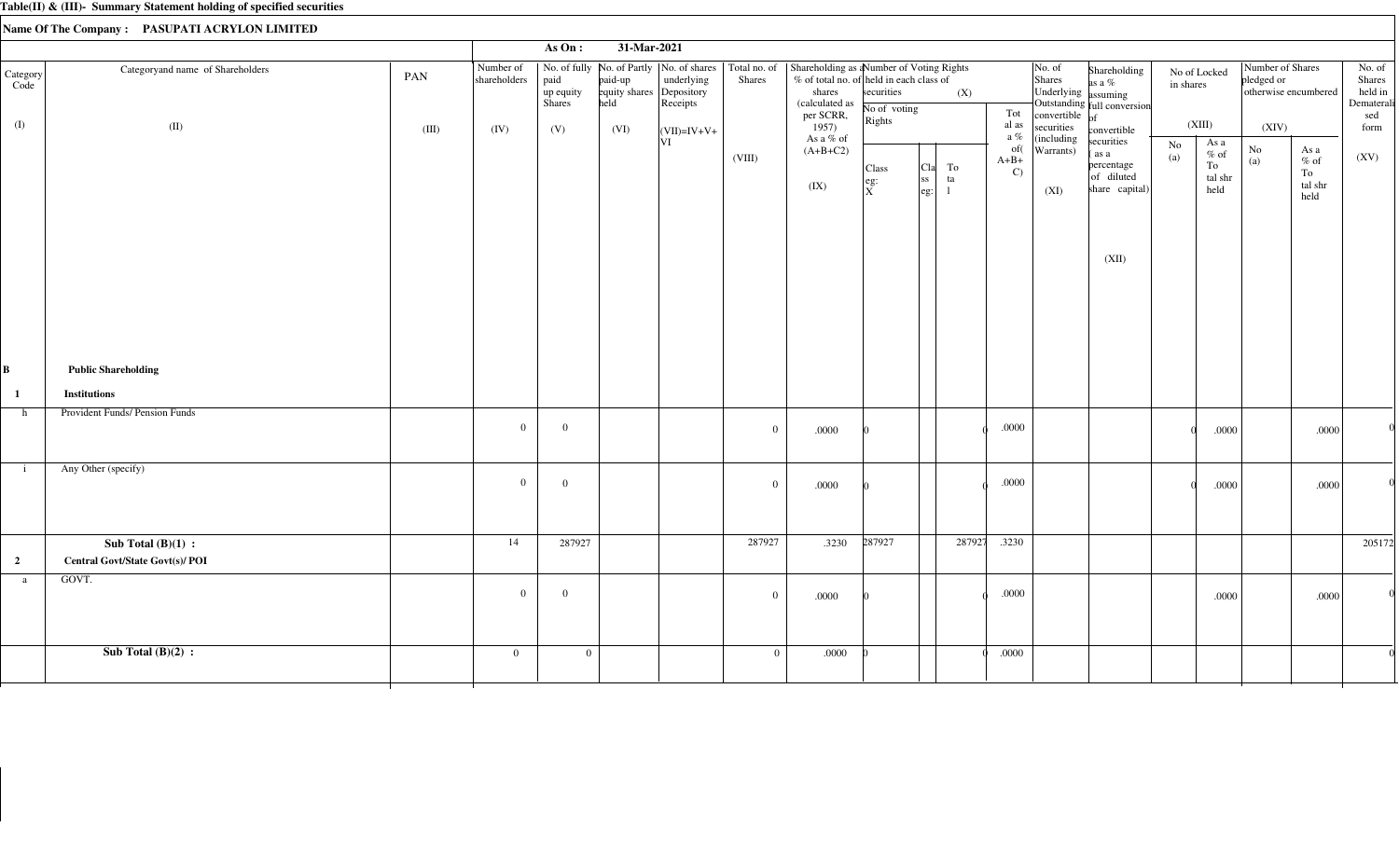|                                       |                                                                                         |              |                                   | As On:                             | 31-Mar-2021                                         |                                                                                                              |                |                                                                                                                                                     |                                      |                                                                                  |          |                                |                                                                                                 |                                                                            |                 |                                          |                                         |                                          |                                                          |
|---------------------------------------|-----------------------------------------------------------------------------------------|--------------|-----------------------------------|------------------------------------|-----------------------------------------------------|--------------------------------------------------------------------------------------------------------------|----------------|-----------------------------------------------------------------------------------------------------------------------------------------------------|--------------------------------------|----------------------------------------------------------------------------------|----------|--------------------------------|-------------------------------------------------------------------------------------------------|----------------------------------------------------------------------------|-----------------|------------------------------------------|-----------------------------------------|------------------------------------------|----------------------------------------------------------|
| $\text{Category}\vert$<br>Code<br>(I) | Categoryand name of Shareholders<br>(II)                                                | PAN<br>(III) | Number of<br>shareholders<br>(IV) | paid<br>up equity<br>Shares<br>(V) | paid-up<br>equity shares Depository<br>held<br>(VI) | No. of fully   No. of Partly   No. of shares   Total no. of<br>underlying<br>Receipts<br>$\vert$ (VII)=IV+V+ | <b>Shares</b>  | Shareholding as a Number of Voting Rights<br>% of total no. of held in each class of<br>shares<br>(calculated as<br>per SCRR,<br>1957)<br>As a % of | securities<br>No of voting<br>Rights |                                                                                  | (X)      | Tot<br>al as<br>a $\%$         | $\vert$ No. of<br>Shares<br>Underlying assuming<br>convertible $of$<br>securities<br>(including | Shareholding<br>as a $%$<br>Outstanding full conversion<br>convertible     | in shares       | No of Locked<br>(XIII)                   | Number of Shares<br>pledged or<br>(XIV) | otherwise encumbered                     | No. of<br>Shares<br>held in<br>Dematerali<br>sed<br>form |
|                                       |                                                                                         |              |                                   |                                    |                                                     | VI                                                                                                           | (VIII)         | $(A+B+C2)$<br>(IX)                                                                                                                                  | Class<br>eg:<br>$ \tilde{x} $        | <sub>C1a</sub>  <br>$\begin{array}{c} \n\text{ss} \\ \n\text{eg:} \n\end{array}$ | To<br>ta | of(<br>$A+B+$<br>$\mathcal{C}$ | Warrants)<br>(XI)                                                                               | securities<br>(as a<br>percentage<br>of diluted<br>share capital)<br>(XII) | $\rm No$<br>(a) | As a<br>$\%$ of<br>To<br>tal shr<br>held | $\rm No$<br>(a)                         | As a<br>$\%$ of<br>To<br>tal shr<br>held | (XV)                                                     |
| В                                     | <b>Public Shareholding</b>                                                              |              |                                   |                                    |                                                     |                                                                                                              |                |                                                                                                                                                     |                                      |                                                                                  |          |                                |                                                                                                 |                                                                            |                 |                                          |                                         |                                          |                                                          |
| $\mathbf{3}$                          | <b>Non-Institutions</b>                                                                 |              |                                   |                                    |                                                     |                                                                                                              |                |                                                                                                                                                     |                                      |                                                                                  |          |                                |                                                                                                 |                                                                            |                 |                                          |                                         |                                          |                                                          |
| a<br>$\mathbf{i}$                     | Individuals<br>Individual shareholders holding nominal share capital up to Rs. 2 lakhs. |              | 53186                             | 18726402                           |                                                     |                                                                                                              | 18726402       | 21.0095                                                                                                                                             | 18726402                             |                                                                                  | 18726402 | 21.0095                        |                                                                                                 |                                                                            |                 | .0000                                    |                                         | .0000                                    | 13157665                                                 |
| $\ddot{\mathbf{i}}$                   | Individual shareholders holding nominal share capital in excess of Rs. 2 lakhs.         |              | 117                               | 7978310                            |                                                     |                                                                                                              | 7978310        | 8.9510                                                                                                                                              | 7978310                              |                                                                                  | 7978310  | 8.9510                         |                                                                                                 |                                                                            |                 | .0000                                    |                                         | .0000                                    | 7870479                                                  |
| $\mathbf b$                           | NBFCs registered with RBI                                                               |              |                                   | 90                                 |                                                     |                                                                                                              | 90             | .0001                                                                                                                                               | 90                                   |                                                                                  | -90      | .0001                          |                                                                                                 |                                                                            |                 | .0000                                    |                                         | .0000                                    | 90                                                       |
| $\mathbf{c}$                          | Employee Trust                                                                          |              | $\overline{0}$                    | $\overline{0}$                     |                                                     |                                                                                                              | $\overline{0}$ | .0000                                                                                                                                               |                                      |                                                                                  |          | $.0000\,$                      |                                                                                                 |                                                                            |                 | .0000                                    |                                         | $.0000\,$                                |                                                          |
| d                                     | Overseas Depositories (holding DRs) (balancing figure)                                  |              | $\overline{0}$                    | $\mathbf{0}$                       |                                                     |                                                                                                              | $\overline{0}$ | .0000                                                                                                                                               |                                      |                                                                                  |          | .0000                          |                                                                                                 |                                                                            |                 | .0000                                    |                                         | .0000                                    |                                                          |
| e                                     | Any Other (specify)                                                                     |              | $\overline{0}$                    | $\mathbf{0}$                       |                                                     |                                                                                                              | $\overline{0}$ | $.0000$                                                                                                                                             |                                      |                                                                                  |          | .0000                          |                                                                                                 |                                                                            |                 | .0000                                    |                                         | .0000                                    |                                                          |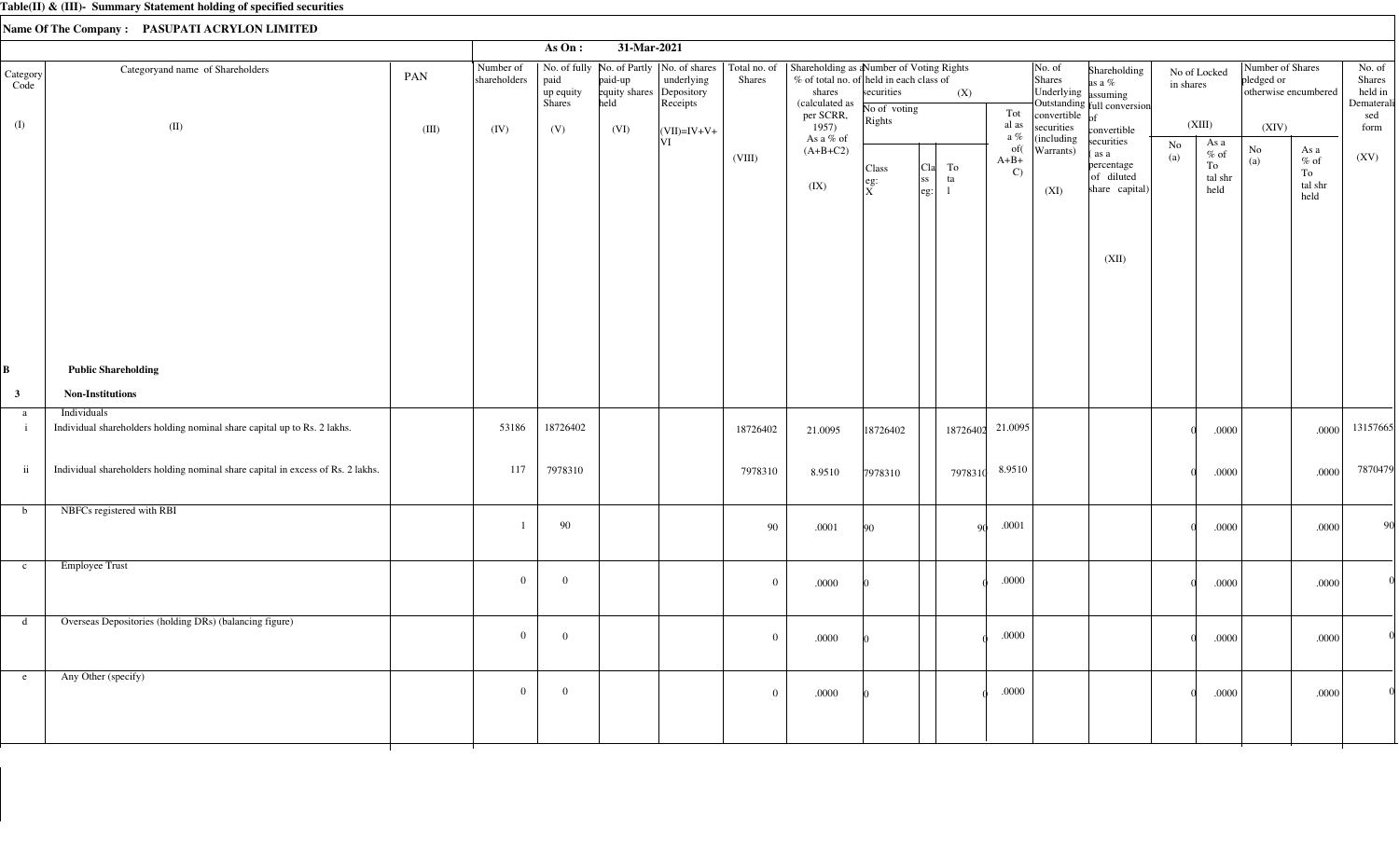|                              |                                                           |       |                           | As On:                      | 31-Mar-2021                                 |                                                                                       |                  |                                                                                                                              |                                 |                                                      |                  |                               |                                                                                |                                                                   |                               |                                          |                                                        |                                                                       |                                                  |
|------------------------------|-----------------------------------------------------------|-------|---------------------------|-----------------------------|---------------------------------------------|---------------------------------------------------------------------------------------|------------------|------------------------------------------------------------------------------------------------------------------------------|---------------------------------|------------------------------------------------------|------------------|-------------------------------|--------------------------------------------------------------------------------|-------------------------------------------------------------------|-------------------------------|------------------------------------------|--------------------------------------------------------|-----------------------------------------------------------------------|--------------------------------------------------|
| Category<br>Code             | Categoryand name of Shareholders                          | PAN   | Number of<br>shareholders | paid<br>up equity<br>Shares | paid-up<br>equity shares Depository<br>held | No. of fully   No. of Partly   No. of shares   Total no. of<br>underlying<br>Receipts | Shares           | Shareholding as aNumber of Voting Rights<br>% of total no. of held in each class of<br>shares<br>(calculated as<br>per SCRR, | securities<br>No of voting      |                                                      | (X)              | Tot                           | $\vert$ No. of<br>Shares<br>Underlying assuming<br>convertible $\overline{of}$ | Shareholding<br>as a %<br>Outstanding full conversion             | in shares                     | No of Locked                             | Number of Shares<br>pledged or<br>otherwise encumbered |                                                                       | No. of<br>Shares<br>held in<br>Dematerali<br>sed |
| (I)                          | (II)                                                      | (III) | (IV)                      | (V)                         | (VI)                                        | $ (VII)=IV+V+$                                                                        |                  | 1957)<br>As a % of                                                                                                           | Rights                          |                                                      |                  | al as<br>a $\%$               | securities<br>(including                                                       | convertible                                                       |                               | (XIII)                                   | (XIV)                                                  |                                                                       | form                                             |
|                              |                                                           |       |                           |                             |                                             | VI                                                                                    | (VIII)           | $(A+B+C2)$<br>(IX)                                                                                                           | Class<br>$e$ g:<br>$\mathbf{x}$ | <sub>C1a</sub>  <br>ss <br>$\left \text{eg:}\right $ | To<br>ta         | of(<br>$A+B+$<br>$\mathbf{C}$ | Warrants)<br>(XI)                                                              | securities<br>(as a<br>percentage<br>of diluted<br>share capital) | $\mathbf{N}\mathbf{o}$<br>(a) | As a<br>$\%$ of<br>To<br>tal shr<br>held | $\rm No$<br>(a)                                        | As a<br>$\%$ of<br>To<br>$\ensuremath{\text{tal}}\xspace$ shr<br>held | (XV)                                             |
|                              |                                                           |       |                           |                             |                                             |                                                                                       |                  |                                                                                                                              |                                 |                                                      |                  |                               |                                                                                | (XII)                                                             |                               |                                          |                                                        |                                                                       |                                                  |
|                              | <b>Public Shareholding</b>                                |       |                           |                             |                                             |                                                                                       |                  |                                                                                                                              |                                 |                                                      |                  |                               |                                                                                |                                                                   |                               |                                          |                                                        |                                                                       |                                                  |
| $\mathbf{3}$                 | <b>Non-Institutions</b>                                   |       |                           |                             |                                             |                                                                                       |                  |                                                                                                                              |                                 |                                                      |                  |                               |                                                                                |                                                                   |                               |                                          |                                                        |                                                                       |                                                  |
| $\mathbf{i}$<br>$\mathbf{i}$ | Any Other (specify)<br>Other Bodies Corporate             |       | 359                       | 1428929                     |                                             |                                                                                       | 1428929          | 1.6031                                                                                                                       | 1428929                         |                                                      | 1428929          | 1.6031                        |                                                                                |                                                                   |                               | .0000                                    |                                                        | .0000                                                                 | 1247369                                          |
| ii)a                         | NRI WITH REPAT                                            |       | 614                       | 585621                      |                                             |                                                                                       | 585621           | .6570                                                                                                                        | 585621                          |                                                      | 585621           | .6570                         |                                                                                |                                                                   |                               | $.0000$                                  |                                                        | .0000                                                                 | 295295                                           |
| $\mathbf{ii})\mathbf{b}$     | NRI WITHOUT REPAT                                         |       | 93                        | 97751                       |                                             |                                                                                       | 97751            | .1097                                                                                                                        | 97751                           |                                                      | 97751            | .1097                         |                                                                                |                                                                   |                               | .0000                                    |                                                        | .0000                                                                 | 97751                                            |
| iii                          | Trust                                                     |       | $\theta$                  | $\overline{0}$              |                                             |                                                                                       | $\overline{0}$   | .0000                                                                                                                        |                                 |                                                      |                  | .0000                         |                                                                                |                                                                   |                               | .0000                                    |                                                        | .0000                                                                 |                                                  |
| iv                           | <b>Cooperative Societies</b>                              |       | $\overline{0}$            | $\mathbf{0}$                |                                             |                                                                                       | $\overline{0}$   | $.0000\,$                                                                                                                    |                                 |                                                      |                  | .0000                         |                                                                                |                                                                   |                               | .0000                                    |                                                        | .0000                                                                 |                                                  |
| $\mathbf{V}$                 | <b>Educational Institutions</b>                           |       | $\mathbf{0}$              | $\overline{0}$              |                                             |                                                                                       | $\overline{0}$   | $.0000\,$                                                                                                                    |                                 |                                                      |                  | $.0000\,$                     |                                                                                |                                                                   |                               | .0000                                    |                                                        | .0000                                                                 |                                                  |
| vi                           | OCB                                                       |       | 2                         | 897566                      |                                             |                                                                                       | 897566           | 1.0070                                                                                                                       | 897566                          |                                                      | 897566           | 1.0070                        |                                                                                |                                                                   |                               | .0000                                    |                                                        | .0000                                                                 | 897566                                           |
| vi                           | OCB                                                       |       |                           |                             |                                             |                                                                                       |                  |                                                                                                                              |                                 |                                                      |                  |                               |                                                                                |                                                                   |                               | $.0000$                                  |                                                        |                                                                       |                                                  |
| vii                          | CEREX TRADING (U.K.) LTD. AAFCC9773N<br>Foreign Companies |       | 2                         | 895856<br>415080            |                                             |                                                                                       | 895856<br>415080 | 1.0051<br>.4657                                                                                                              | 895856<br>415080                |                                                      | 895856<br>415080 | 1.0051<br>.4657               |                                                                                |                                                                   |                               | .0000<br>$.0000$                         |                                                        | $\Omega$<br>.0000                                                     | 895856                                           |
|                              |                                                           |       |                           |                             |                                             |                                                                                       |                  |                                                                                                                              |                                 |                                                      |                  |                               |                                                                                |                                                                   |                               |                                          |                                                        |                                                                       |                                                  |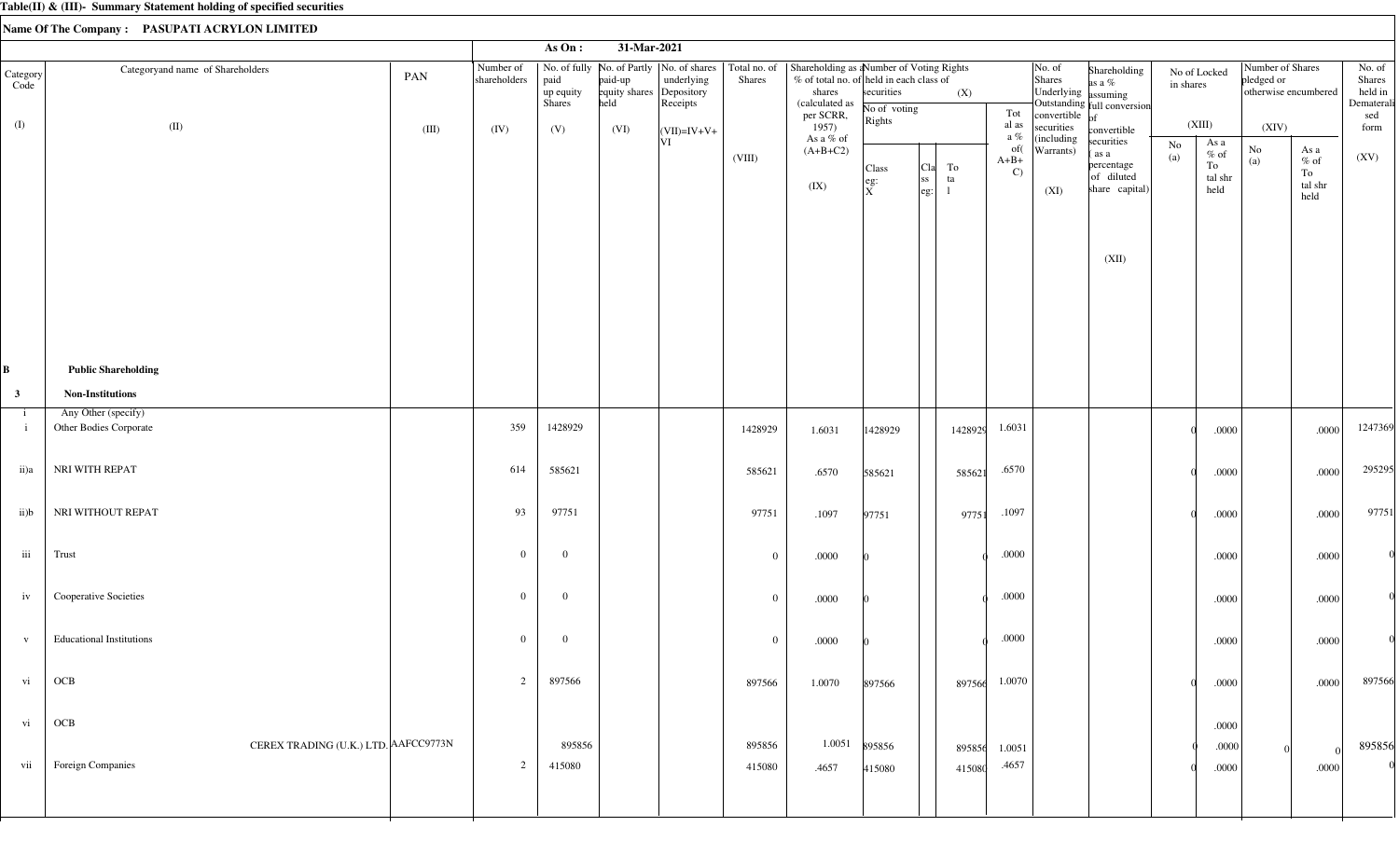|                  |                                                            |       |                           | As On:                             | 31-Mar-2021                      |                                                                                                  |          |                                                                                                                  |                            |                                             |                               |                                         |                                                                   |                |                                         |                                |                                          |                                           |
|------------------|------------------------------------------------------------|-------|---------------------------|------------------------------------|----------------------------------|--------------------------------------------------------------------------------------------------|----------|------------------------------------------------------------------------------------------------------------------|----------------------------|---------------------------------------------|-------------------------------|-----------------------------------------|-------------------------------------------------------------------|----------------|-----------------------------------------|--------------------------------|------------------------------------------|-------------------------------------------|
| Category<br>Code | Categoryand name of Shareholders                           | PAN   | Number of<br>shareholders | paid<br>up equity<br><b>Shares</b> | paid-up<br>equity shares<br>held | No. of fully No. of Partly  No. of shares   Total no. of<br>underlying<br>Depository<br>Receipts | Shares   | Shareholding as a Number of Voting Rights<br>% of total no. of held in each class of<br>shares<br>(calculated as | securities<br>No of voting | (X)                                         | Tot                           | No. of<br>Shares<br>Underlying assuming | Shareholding<br>as a $%$<br>Outstanding full conversion           | in shares      | No of Locked                            | Number of Shares<br>pledged or | otherwise encumbered                     | No. of<br>Shares<br>held in<br>Dematerali |
| (I)              | (II)                                                       | (III) | (IV)                      | (V)                                | (VI)                             | $\vert$ (VII)=IV+V+                                                                              |          | per SCRR,<br>1957)                                                                                               | Rights                     |                                             | al as<br>a $\%$               | convertible<br>securities               | convertible                                                       |                | (XIII)                                  | (XIV)                          |                                          | sed<br>form                               |
|                  |                                                            |       |                           |                                    |                                  | VI                                                                                               | (VIII)   | As a % of<br>$(A+B+C2)$<br>(IX)                                                                                  | Class<br>eg:<br>ΙX.        | <sub>C1a</sub>  <br>To<br>ta<br> SS<br> eg: | of(<br>$A+B+$<br>$\mathbf{C}$ | (including<br>Warrants)<br>(XI)         | securities<br>(as a<br>percentage<br>of diluted<br>share capital) | No<br>(a)      | As a<br>$%$ of<br>To<br>tal shr<br>held | $\rm No$<br>(a)                | As a<br>$\%$ of<br>To<br>tal shr<br>held | (XV)                                      |
|                  |                                                            |       |                           |                                    |                                  |                                                                                                  |          |                                                                                                                  |                            |                                             |                               |                                         | (XII)                                                             |                |                                         |                                |                                          |                                           |
| B                | <b>Public Shareholding</b>                                 |       |                           |                                    |                                  |                                                                                                  |          |                                                                                                                  |                            |                                             |                               |                                         |                                                                   |                |                                         |                                |                                          |                                           |
| $\mathbf{3}$     | <b>Non-Institutions</b><br>Sub Total $(B)(3)$ :            |       | 54374                     | 30129749                           |                                  |                                                                                                  | 30129749 | 33.8031                                                                                                          | 30129749                   | 30129749 33.8031                            |                               |                                         |                                                                   |                |                                         |                                |                                          | 23566215                                  |
|                  | Total Public Shareholding (B) = $(B)(1) + (B)(2)+(B)(3)$ : |       | 54388                     | 30417676                           |                                  |                                                                                                  | 30417676 |                                                                                                                  | 34.1261 30417676           | 30417676                                    | 34.1261                       |                                         |                                                                   |                | .00                                     |                                |                                          | 23771387                                  |
|                  | Total $(A) + (B)$ :                                        |       | 54402                     | 89133121                           |                                  |                                                                                                  | 89133121 |                                                                                                                  | 100.0000 89133121          | 89133121                                    | 100.0000                      |                                         |                                                                   | $\overline{0}$ | .0000                                   |                                | 15125000 16.9690                         | 82486832                                  |